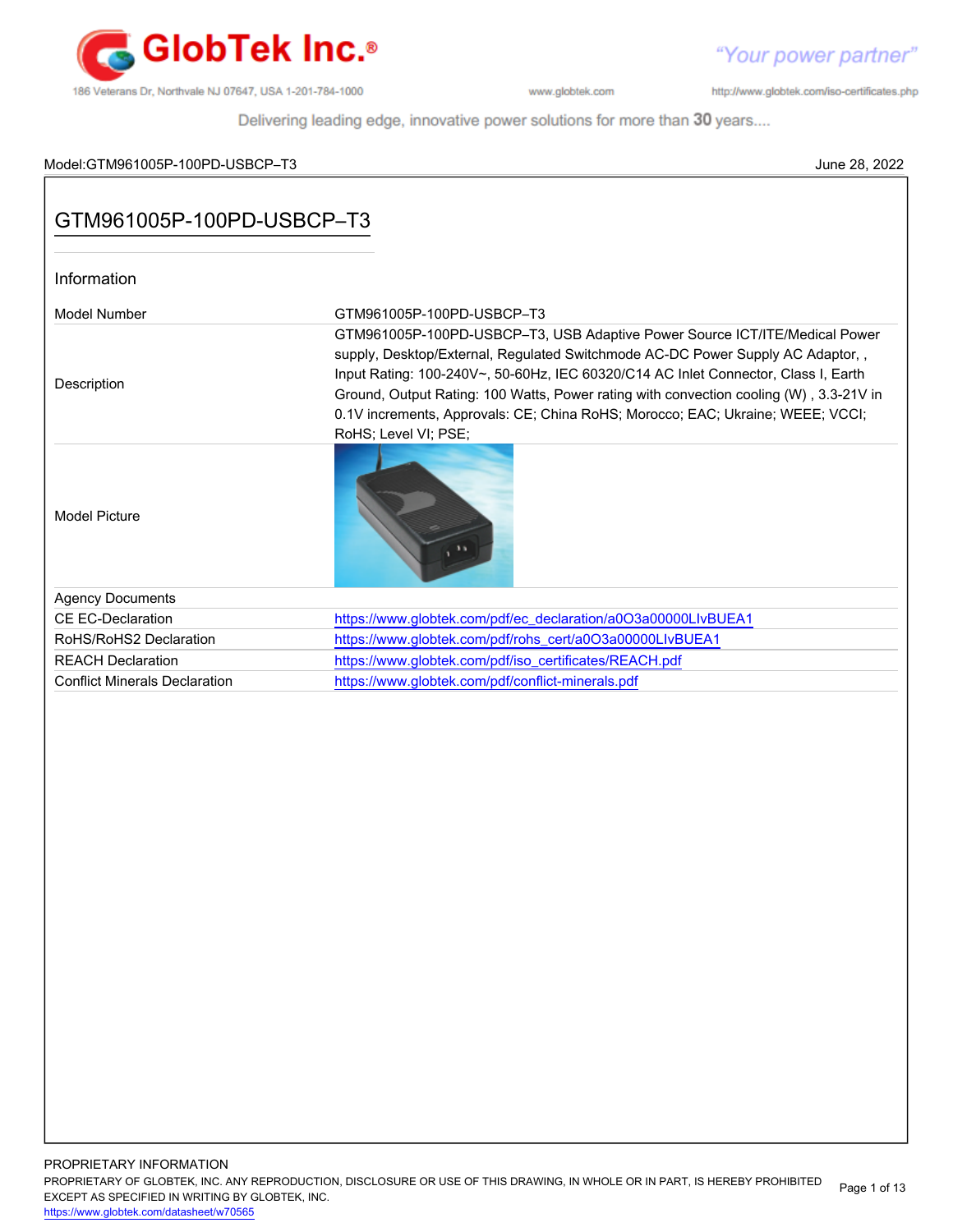

http://www.globtek.com/iso-certificates.php

Delivering leading edge, innovative power solutions for more than 30 years....

## Model:GTM961005P-100PD-USBCP–T3 June 28, 2022

| MODEL PARAMETERS        |                                                                     |
|-------------------------|---------------------------------------------------------------------|
| Type                    | Desktop/External                                                    |
| Technology              | Regulated Switchmode AC-DC Power Supply AC Adaptor                  |
| Category                | USB Adaptive Power Source ICT/ITE/Medical Power supply              |
| Input Voltage           | 100-240V~, 50-60Hz                                                  |
| $I/P$ Amps $(A)$        | 1.5A                                                                |
| Wattage (W)             | 100.0                                                               |
| Vout Range (V)          | $3.3 - 21$                                                          |
| <b>Efficiency Level</b> | USA DOE Level VI / Eco-design Directive 2009/125/EC, (EU) 2019/1782 |
| Ingress Protection      | <b>IP41</b>                                                         |
| Size (mm)               | $149.3 \times 62.8 \times 34.0 + (-1.0)$                            |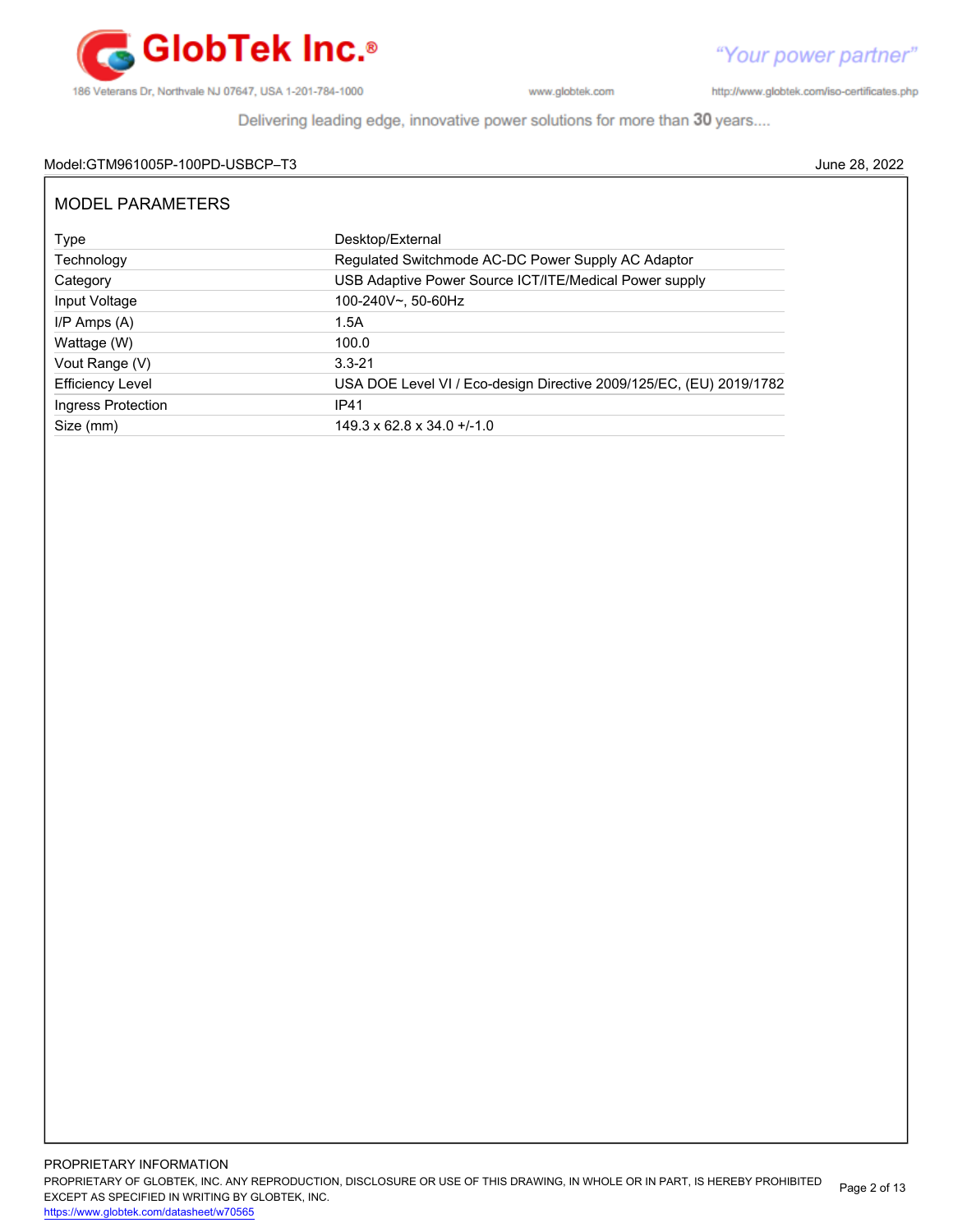

http://www.globtek.com/iso-certificates.php

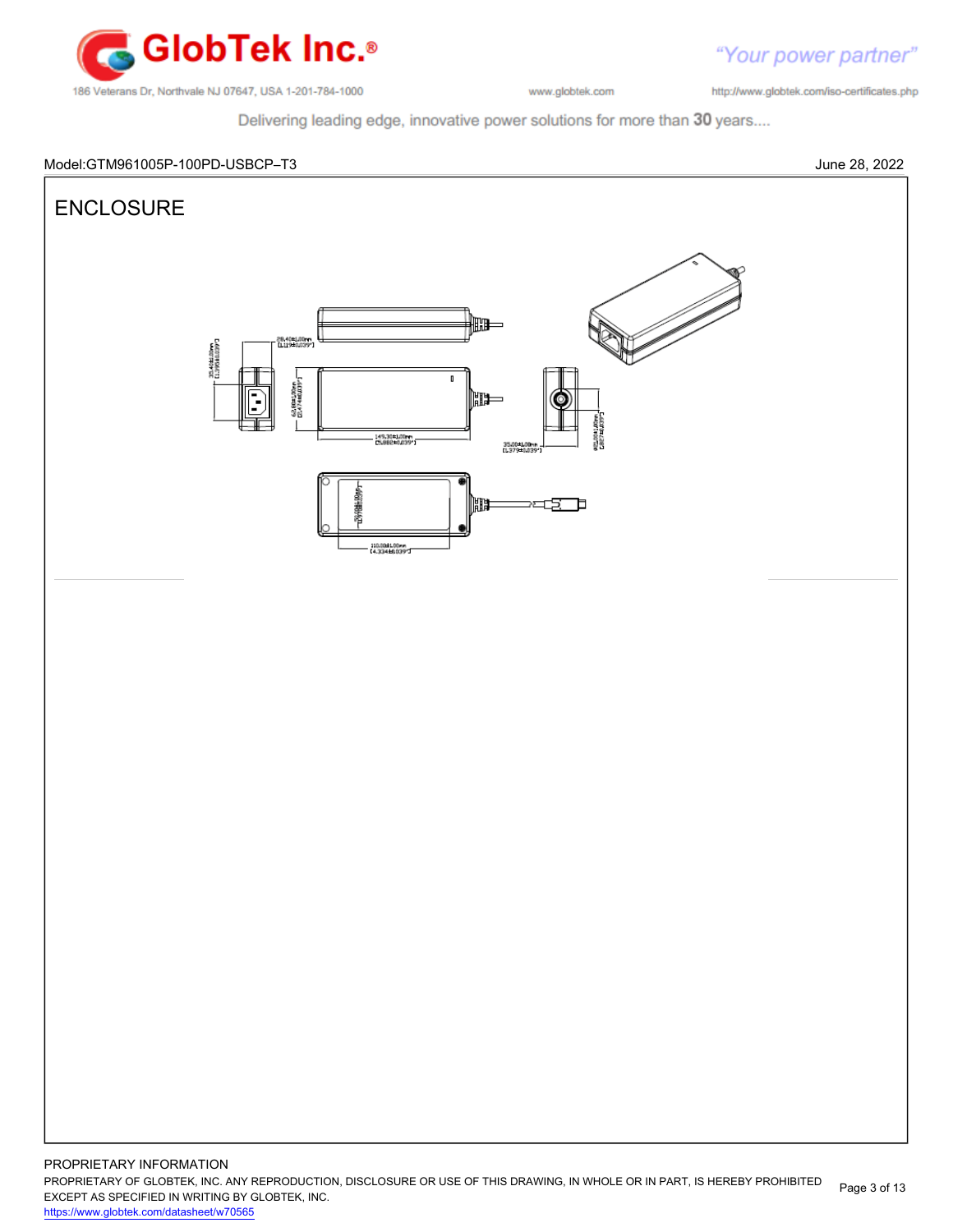

http://www.globtek.com/iso-certificates.php

| Model Number              | Voltage   | Amps(A) | Watts(W) | $\ensuremath{\mathsf{RFQ}}$ |
|---------------------------|-----------|---------|----------|-----------------------------|
| GTM961005P-100PD-USBCP-T3 | ${\sf V}$ |         |          | REQ                         |
|                           |           |         |          |                             |
|                           |           |         |          |                             |
|                           |           |         |          |                             |
|                           |           |         |          |                             |
|                           |           |         |          |                             |
|                           |           |         |          |                             |
|                           |           |         |          |                             |
|                           |           |         |          |                             |
|                           |           |         |          |                             |
|                           |           |         |          |                             |
|                           |           |         |          |                             |
|                           |           |         |          |                             |
|                           |           |         |          |                             |
|                           |           |         |          |                             |
|                           |           |         |          |                             |
|                           |           |         |          |                             |
|                           |           |         |          |                             |
|                           |           |         |          |                             |
|                           |           |         |          |                             |
|                           |           |         |          |                             |
|                           |           |         |          |                             |
|                           |           |         |          |                             |
|                           |           |         |          |                             |
|                           |           |         |          |                             |
|                           |           |         |          |                             |
|                           |           |         |          |                             |
|                           |           |         |          |                             |
|                           |           |         |          |                             |
|                           |           |         |          |                             |
|                           |           |         |          |                             |
|                           |           |         |          |                             |
|                           |           |         |          |                             |
|                           |           |         |          |                             |
|                           |           |         |          |                             |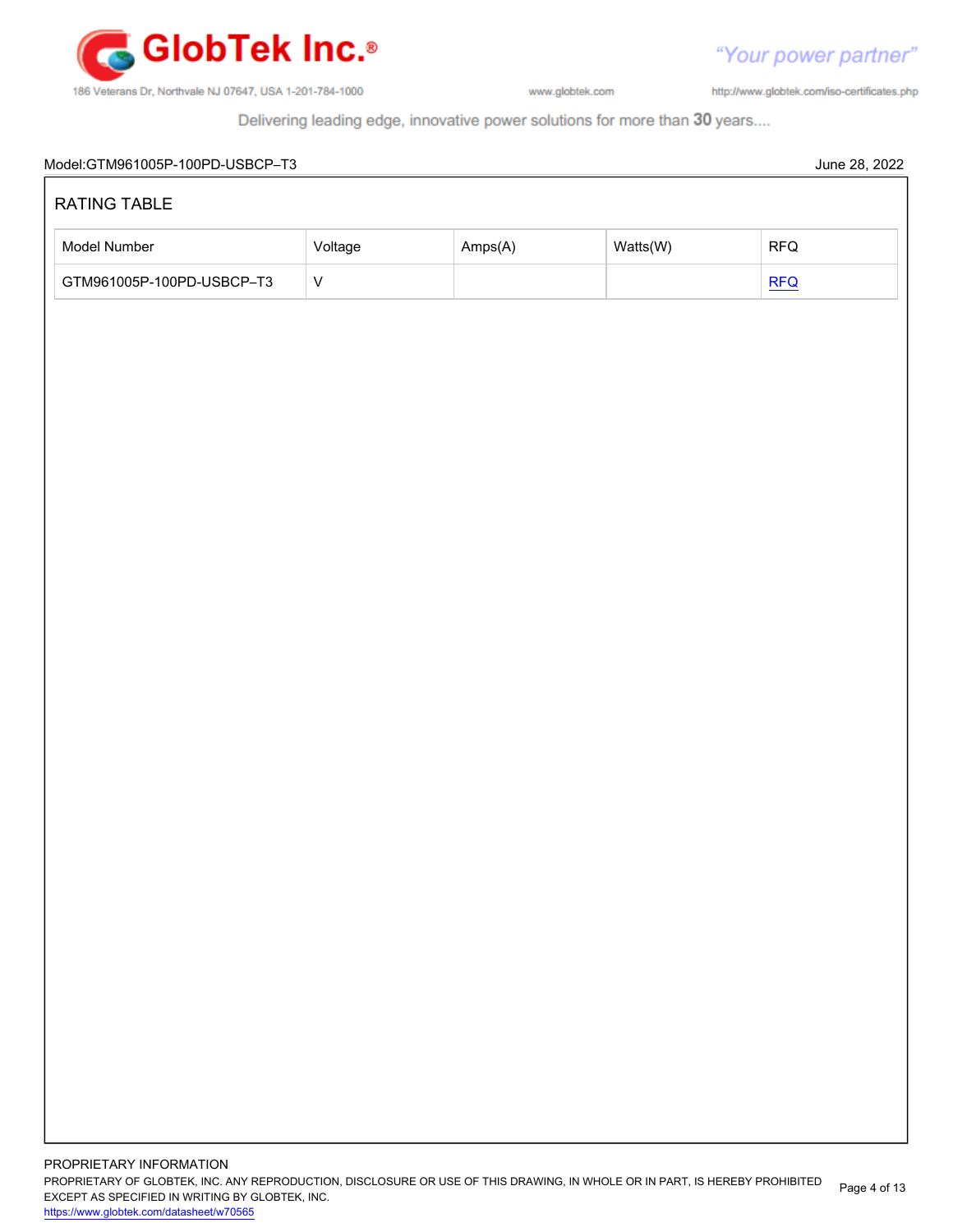

http://www.globtek.com/iso-certificates.php

Delivering leading edge, innovative power solutions for more than 30 years....

# Model:GTM961005P-100PD-USBCP–T3 June 28, 2022

| <b>SPECIFICATIONS</b>                  |                                                                                                                                                                                                                                                                                                                                                                                                  |  |  |
|----------------------------------------|--------------------------------------------------------------------------------------------------------------------------------------------------------------------------------------------------------------------------------------------------------------------------------------------------------------------------------------------------------------------------------------------------|--|--|
| <b>USB Power Delivery Capabilities</b> |                                                                                                                                                                                                                                                                                                                                                                                                  |  |  |
| Protocol supported:                    | USB Power Delivery (PD) 2.0/3.0 + PPS                                                                                                                                                                                                                                                                                                                                                            |  |  |
| Advertised Power Data Objects (PDOs):  | 5V, 9V, 12V, 15V, 15.1V, 20V, PPS (3.3 - 21V)                                                                                                                                                                                                                                                                                                                                                    |  |  |
| Note 1:                                | Custom fixed PDOs available upon request. PDO1 must be 5V. PDO2 through PDO7 may<br>be set to any custom voltage from 3.3V to 21V, with a step size of 100mV.                                                                                                                                                                                                                                    |  |  |
| Note 2:                                | In critical applications, the use of a non-authorized USB PD power adapter may pose a<br>substantial risk. The power adapter's identity may be checked and validated prior to PD<br>contract negotiation by using USB PD Vendor Defined Messages (VDMs). Please see our<br>article Product Security and Risk Mitigation for USB Power Delivery (PD) Based Systems<br>for additional information. |  |  |
| Input                                  |                                                                                                                                                                                                                                                                                                                                                                                                  |  |  |
| Input Voltage:                         | Specified: 85-264VAC, Nameplate: 100-240VAC<br>100% rated load current for 85-264VAC<br>100% rated load current for 110-370VDC                                                                                                                                                                                                                                                                   |  |  |
| Input Frequency:                       | Specified: 47-63Hz, Nameplate: 50-60Hz                                                                                                                                                                                                                                                                                                                                                           |  |  |
| No Load Input Power:                   | < 150mW @ 230VAC (EU CoC Tier 2 compliant)                                                                                                                                                                                                                                                                                                                                                       |  |  |
| Inrush Current:                        | 60A @ 115VAC, 120A @ 230VAC typ. (at peak of AC line, cold start)                                                                                                                                                                                                                                                                                                                                |  |  |
| Efficiency:                            | DoE Efficiency Level VI and CoC Tier 2 compliant (tested according to DoE 10 CFR Part<br>430, Subpart B, Appendix Z)                                                                                                                                                                                                                                                                             |  |  |
| Output                                 |                                                                                                                                                                                                                                                                                                                                                                                                  |  |  |
| Turn-on Delay:                         | < 1 second @ 115VAC and full load                                                                                                                                                                                                                                                                                                                                                                |  |  |
| <b>Output Regulation</b>               | ± 4% max. (measured at the end of a 1m long output cord)                                                                                                                                                                                                                                                                                                                                         |  |  |
| Line Regulation:                       | ± 0.5% typ. (measured at the end of a 1m long output cord)                                                                                                                                                                                                                                                                                                                                       |  |  |
| Ripple:                                | 75mV max. (0 - 100% load, using a 47µF low-ESR electrolytic cap + 0.1µF ceramic cap,<br>measured @ 20MHz BW, at the output connector)                                                                                                                                                                                                                                                            |  |  |
| Transient Response:                    | 5% ΔV max.; 1ms recovery time max. (for 25% - 75% step, Vout > 9V)<br>10% ∆V max.; 1ms recovery time max. (for 25% - 75% step, Vout ≤ 9V)                                                                                                                                                                                                                                                        |  |  |
| Hold-up Time:                          | 20ms typ. (100VAC, 100% load)<br>25ms min. (100VAC, 75% load)                                                                                                                                                                                                                                                                                                                                    |  |  |
| Power Indicator:                       | Green LED                                                                                                                                                                                                                                                                                                                                                                                        |  |  |
| Protections                            |                                                                                                                                                                                                                                                                                                                                                                                                  |  |  |
| Input Protection:                      | MOV transient suppressor, input line fusing                                                                                                                                                                                                                                                                                                                                                      |  |  |
|                                        | Level 1: 110-130%, Auto-recovery, adaptive to selected PDO                                                                                                                                                                                                                                                                                                                                       |  |  |

# PROPRIETARY INFORMATION

PROPRIETARY OF GLOBTEK, INC. ANY REPRODUCTION, DISCLOSURE OR USE OF THIS DRAWING, IN WHOLE OR IN PART, IS HEREBY PROHIBITED EXCEPT AS SPECIFIED IN WRITING BY GLOBTEK, INC. Page 5 of 13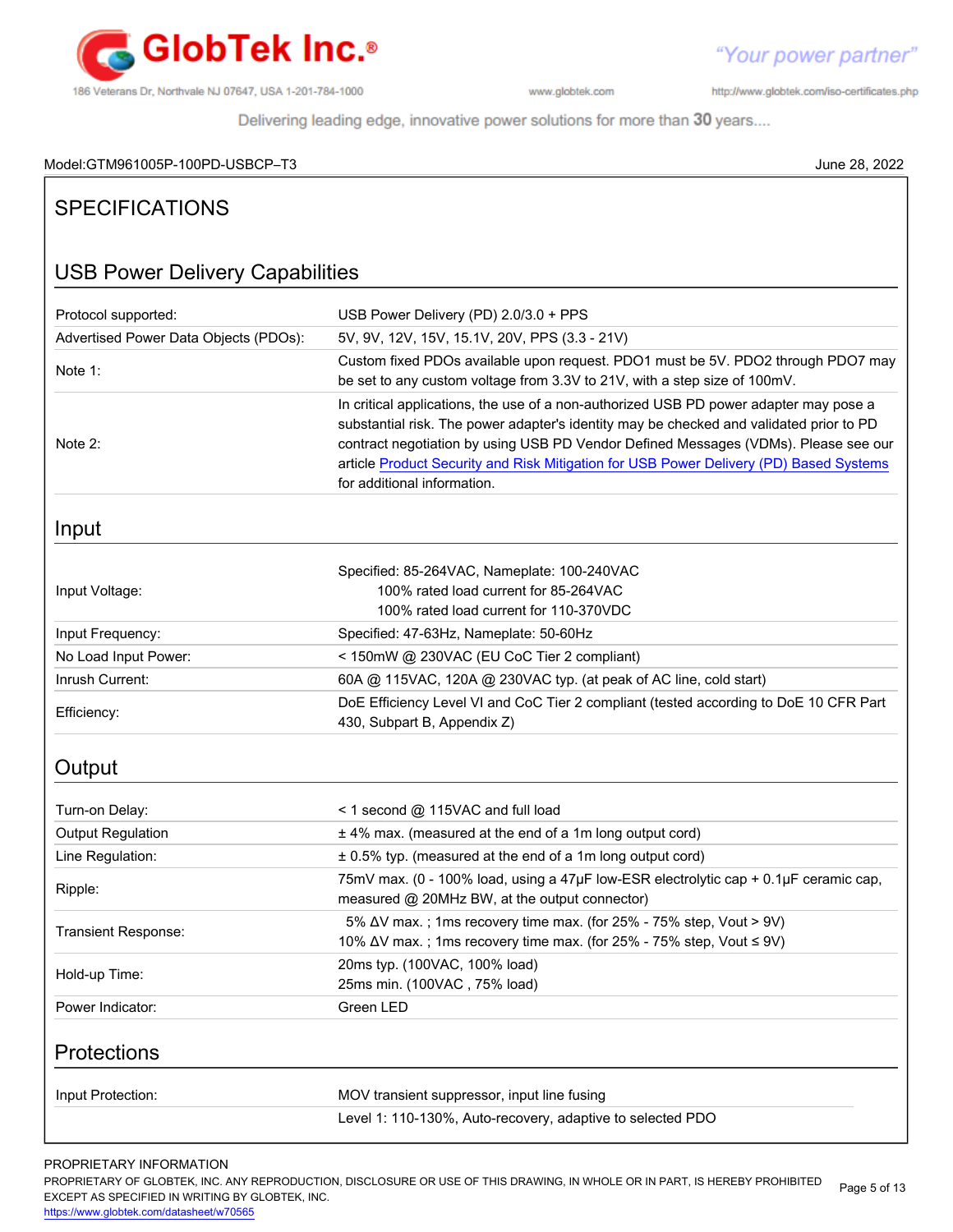

http://www.globtek.com/iso-certificates.php

"Your power partner"

Delivering leading edge, innovative power solutions for more than 30 years....

|                                                                                                                          | June 28, 2022                                                                                                                  |  |
|--------------------------------------------------------------------------------------------------------------------------|--------------------------------------------------------------------------------------------------------------------------------|--|
| Level 2: 24-28V, Latched off, cycle AC to reset                                                                          |                                                                                                                                |  |
| 110-130%, Auto-recovery, adaptive to selected PDO                                                                        |                                                                                                                                |  |
| Auto-recovery                                                                                                            |                                                                                                                                |  |
| Level 1: Auto-recovery, temperature readable via USB PD 3.0 Extended Messages<br>Level 2: Latched off, cycle AC to reset |                                                                                                                                |  |
|                                                                                                                          |                                                                                                                                |  |
| 1,500,000 hours @ 25°C ambient, full load (Telcordia SR-332, Issue 3)                                                    |                                                                                                                                |  |
| -10°C to 40°C (full load)                                                                                                |                                                                                                                                |  |
| -40 $^{\circ}$ C to 80 $^{\circ}$ C                                                                                      |                                                                                                                                |  |
| 0% to 95% relative humidity, non-condensing                                                                              |                                                                                                                                |  |
| 5000m                                                                                                                    |                                                                                                                                |  |
| Convection                                                                                                               |                                                                                                                                |  |
| Complies with EU 2011/65/EU and China SJ/T 11363-2006                                                                    |                                                                                                                                |  |
|                                                                                                                          |                                                                                                                                |  |
| Medical: IEC60601-1(3.1e)<br>ITE/ICT: IEC62368-1 (3e)                                                                    |                                                                                                                                |  |
| 4000VAC or 5656VDC from input to output                                                                                  |                                                                                                                                |  |
| Class II "F1" (two-conductor input):<br>NC: 100µA max.<br>SFC: 150µA max.                                                |                                                                                                                                |  |
| Class II "F2" (functional earth (FE)):<br>NC: 10µA max.<br>SFC: 100µA max.                                               |                                                                                                                                |  |
| Class I (earthed output):<br>NC: 5µA max.<br>SFC: 100µA max.                                                             |                                                                                                                                |  |
| 300µA max. NC & SFC (N/A for 2-conductor input models)                                                                   |                                                                                                                                |  |
| 2 x MOPP                                                                                                                 |                                                                                                                                |  |
| -T2 suffix: Class II (two-conductor input)<br>-T3 suffix: Class II (with functional earth (FE))<br>$\sim$ or $\sim$      |                                                                                                                                |  |
| Review output isolation options with our article: PSU Isolation and Identify                                             |                                                                                                                                |  |
|                                                                                                                          |                                                                                                                                |  |
| Medical: IEC60601-1-2 (4e)                                                                                               |                                                                                                                                |  |
|                                                                                                                          | 10mA, 1 minute<br>Class I (earth wire connected directly to output negative)<br>Emissions: EN55032, IEC61000-6-3, IEC61000-6-4 |  |

PROPRIETARY INFORMATION

PROPRIETARY OF GLOBTEK, INC. ANY REPRODUCTION, DISCLOSURE OR USE OF THIS DRAWING, IN WHOLE OR IN PART, IS HEREBY PROHIBITED EXCEPT AS SPECIFIED IN WRITING BY GLOBTEK, INC. Page 6 of 13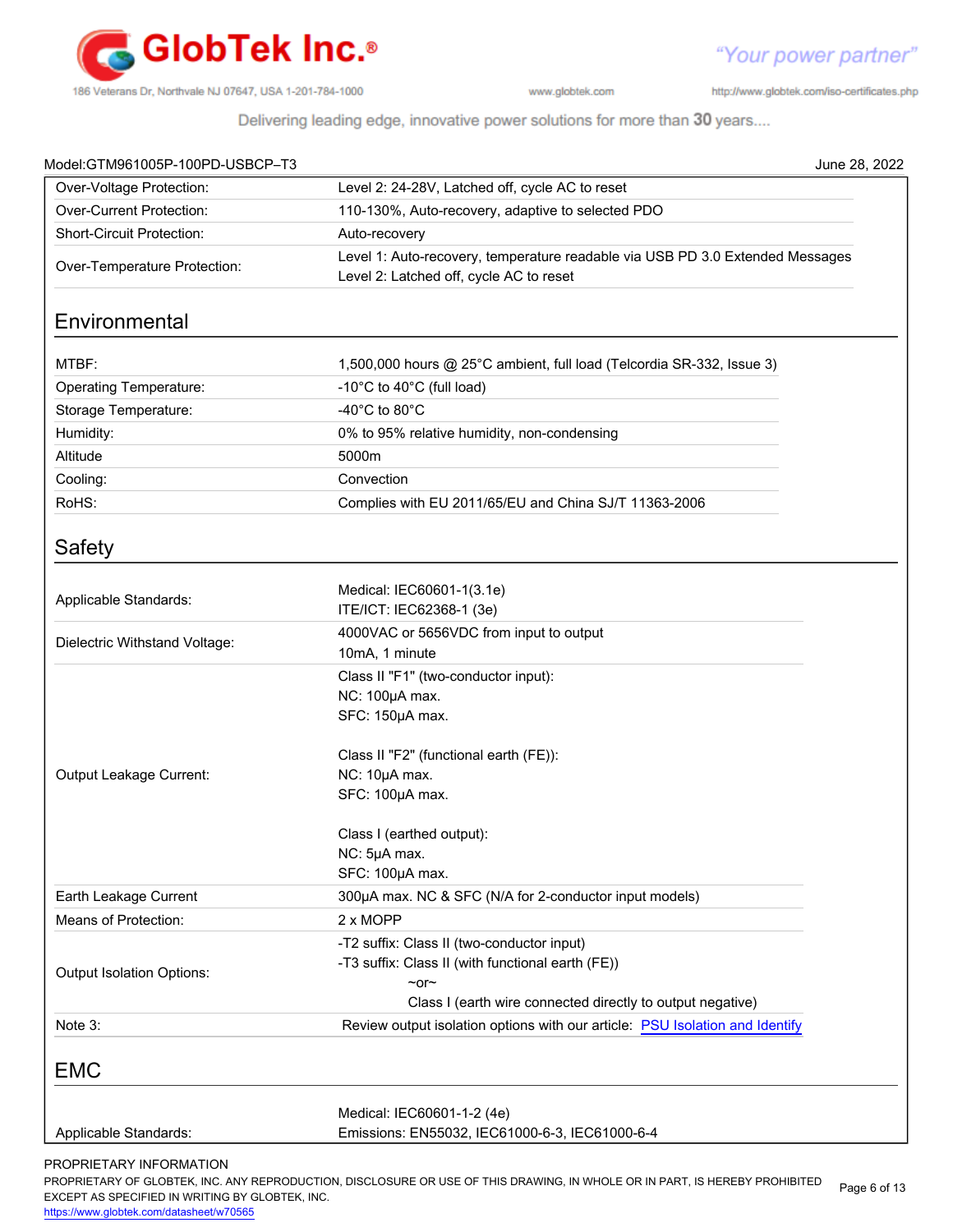

http://www.globtek.com/iso-certificates.php

Delivering leading edge, innovative power solutions for more than 30 years....

| Model:GTM961005P-100PD-USBCP-T3 |  |
|---------------------------------|--|
|                                 |  |

| Model:GTM961005P-100PD-USBCP-T3                                                                                                               | June 28, 2022                                                                                                                                                                                                                                              |
|-----------------------------------------------------------------------------------------------------------------------------------------------|------------------------------------------------------------------------------------------------------------------------------------------------------------------------------------------------------------------------------------------------------------|
|                                                                                                                                               | Immunity: EN55024, IEC61000-6-1 (4e), IEC61000-6-2 (4e)                                                                                                                                                                                                    |
| <b>Conducted Emissions:</b>                                                                                                                   | EN55032, Class B (with resistive load)                                                                                                                                                                                                                     |
| Radiated Emissions:                                                                                                                           | EN55032, Class B (with resistive load)                                                                                                                                                                                                                     |
| Harmonic Current Voltage Distortion:                                                                                                          | IEC61000-3-2, Class A                                                                                                                                                                                                                                      |
| <b>Voltage Fluctuations/Flicker:</b>                                                                                                          | IEC61000-3-3                                                                                                                                                                                                                                               |
| Electrostatic Discharge (ESD) Immunity:                                                                                                       | IEC61000-4-2, 10KV contact discharge, 18KV air discharge, Criterion A                                                                                                                                                                                      |
| Radiated RF Immunity:                                                                                                                         | IEC61000-4-3, 10V/m @ 80-1000MHz, 3V/m @ 1-2.7GHz, 80% 1KHz AM, Criterion A                                                                                                                                                                                |
| EFT/Burst Immunity:                                                                                                                           | IEC61000-4-4, 4KV/100KHz., Criterion A                                                                                                                                                                                                                     |
| Line Surge Immunity:                                                                                                                          | IEC61000-4-5, 2KV differential, 4KV common-mode, Criterion A                                                                                                                                                                                               |
| Conducted RF Immunity:                                                                                                                        | IEC61000-4-6, 10VRMS, 80% 1KHz AM, Criterion A                                                                                                                                                                                                             |
| Voltage Dip Immunity:                                                                                                                         | IEC61000-4-11, Criterion B/C                                                                                                                                                                                                                               |
| Enclosure                                                                                                                                     |                                                                                                                                                                                                                                                            |
| Housing:                                                                                                                                      | High impact plastic, 94V0 polycarbonate, non-vented                                                                                                                                                                                                        |
| Markings:                                                                                                                                     | Adhesive backed label or laser engraving                                                                                                                                                                                                                   |
|                                                                                                                                               | In critical applications, the use of a non-authorized USB PD power adapter may pose a<br>substantial risk to system safety or performance.                                                                                                                 |
| USB Power Delivery:                                                                                                                           | The power adapter's identity may be checked and validated prior to PD contract<br>negotiation by use of USB PD Vendor Defined Messages (VDMs). The power adapter will<br>respond to a USB PD "Discover Identity" VDM with 0x4754 in the "ProductID" field. |
|                                                                                                                                               | Additionally, a non-standard 15.1V PDO is included. Host systems may be designed to<br>reject a power adapter which does not contain a 15.1V PDO.                                                                                                          |
| Note 5:                                                                                                                                       | These measures do not ensure a secure implementation, and are only suggested as a<br>method of risk mitigation.                                                                                                                                            |
| Note 6:                                                                                                                                       | Please see our article Product Security and Risk Mitigation for USB Power Delivery (PD)<br><b>Based Systems</b> for additional information.                                                                                                                |
| <b>Special Options</b>                                                                                                                        |                                                                                                                                                                                                                                                            |
| Non-standard - Contact GlobTek                                                                                                                |                                                                                                                                                                                                                                                            |
| 1. Custom housing and output cord colors<br>2. Custom fixed output cord length (1m, 2m, 3m lengths)<br>3. Custom markings and marking methods | 4. Custom USB PD PDOs: Output voltages selectable between 3.3V and 21V, in 100mV increments                                                                                                                                                                |

PROPRIETARY OF GLOBTEK, INC. ANY REPRODUCTION, DISCLOSURE OR USE OF THIS DRAWING, IN WHOLE OR IN PART, IS HEREBY PROHIBITED EXCEPT AS SPECIFIED IN WRITING BY GLOBTEK, INC. Page 7 of 13

<https://www.globtek.com/datasheet/w70565>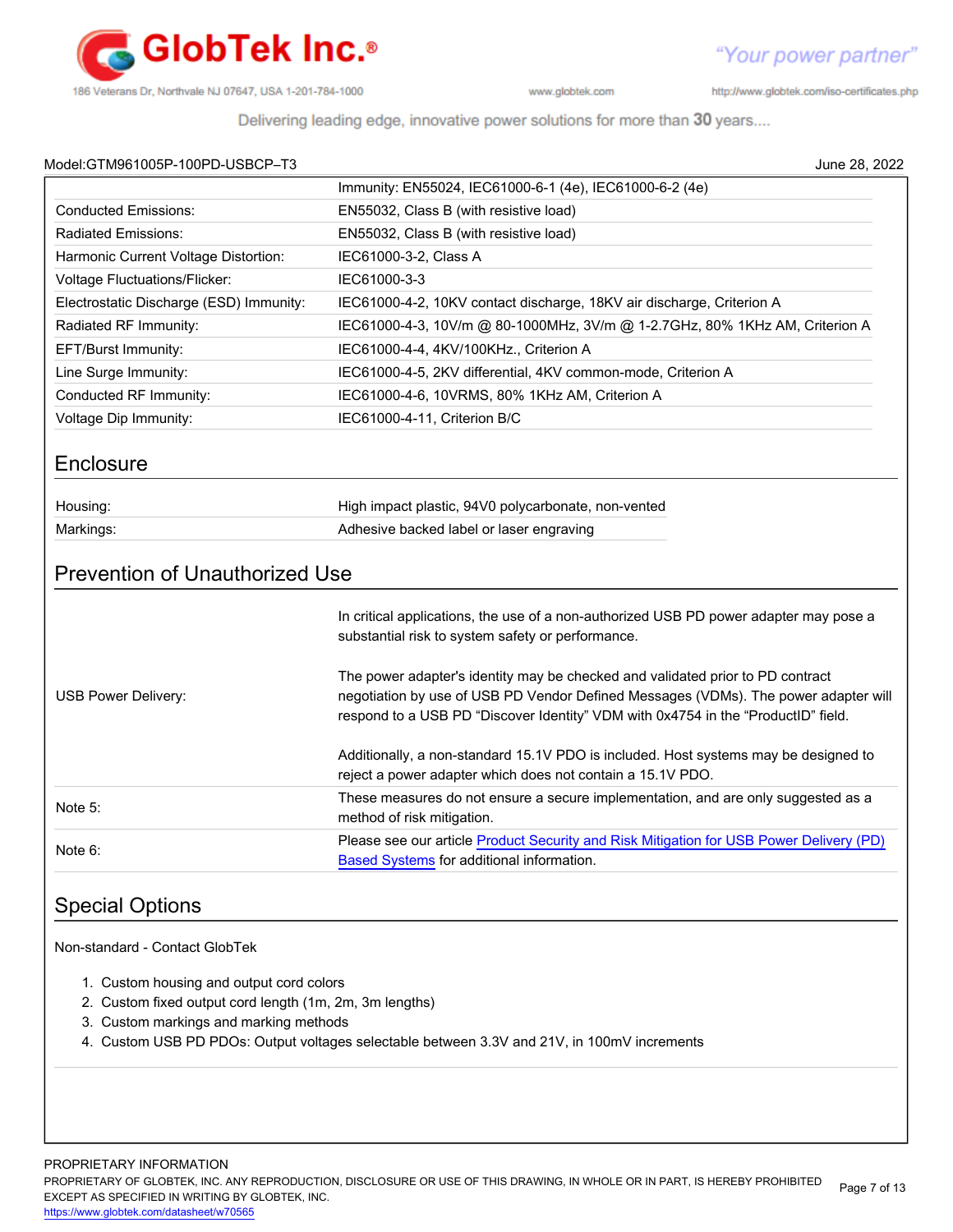

http://www.globtek.com/iso-certificates.php

"Your power partner"

Delivering leading edge, innovative power solutions for more than 30 years....

## Model:GTM961005P-100PD-USBCP–T3 June 28, 2022



PROPRIETARY OF GLOBTEK, INC. ANY REPRODUCTION, DISCLOSURE OR USE OF THIS DRAWING, IN WHOLE OR IN PART, IS HEREBY PROHIBITED EXCEPT AS SPECIFIED IN WRITING BY GLOBTEK, INC. Page 8 of 13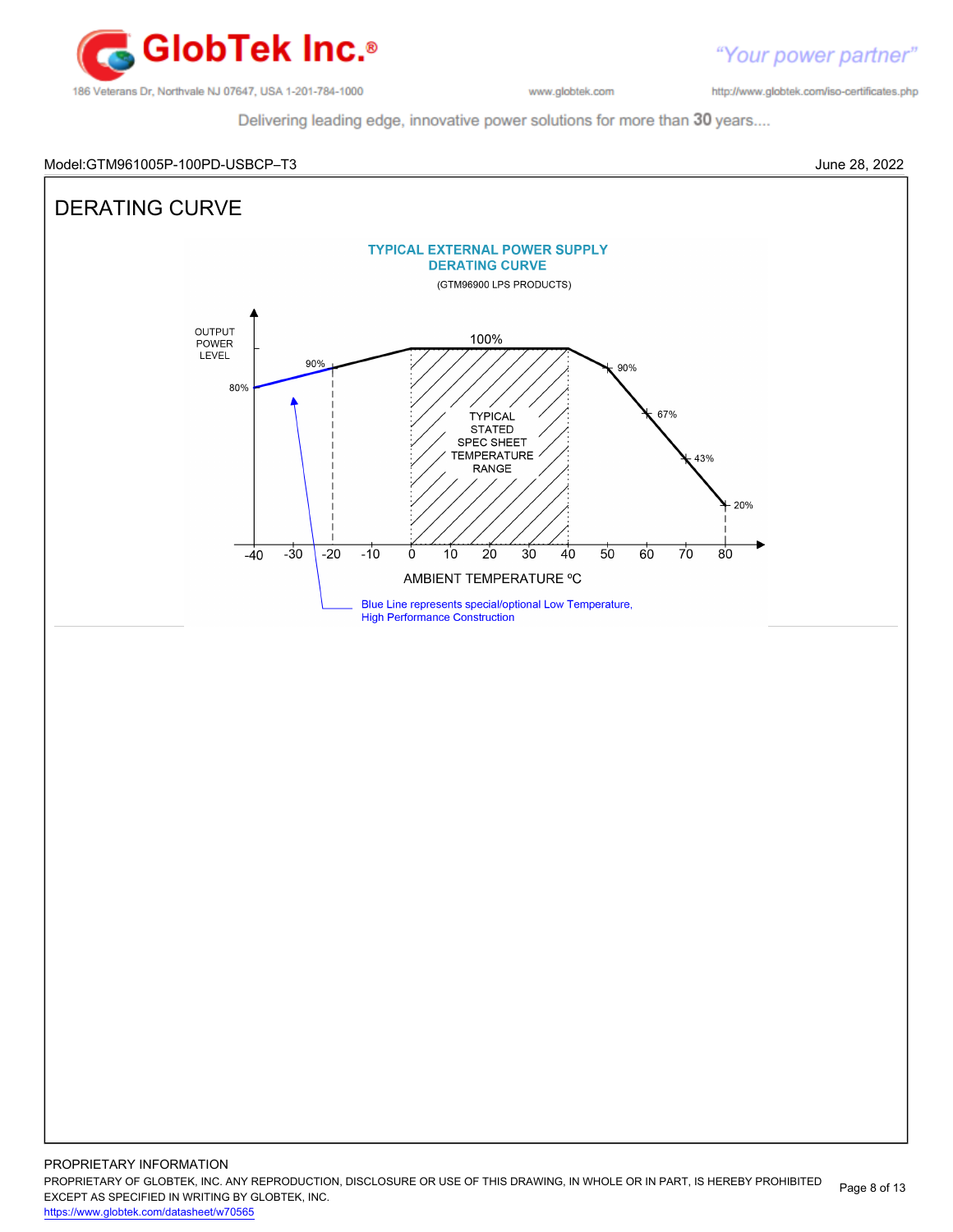

Your power partner"

http://www.globtek.com/iso-certificates.php

IEC

Delivering leading edge, innovative power solutions for more than 30 years....

# Model:GTM961005P-100PD-USBCP–T3 June 28, 2022 INPUT CONFIGURATION Description **IEC 60320/C14 AC Inlet Connector, Class I, Earth Ground** Mates with IEC 60320/C13 Plug Optional Locking IEC60320 Receptable and cord option available on some models by request.: [Standard International IEC 320/C13 Cordsets](http://www.globtek.com/pdf/international-cordsets-with-iec320_c13-701-connector/) Below are standard cordsets which are "not included" (unless stated above); these can be purchased separately or packaged with the power supply. Contact your Sales Engineer if the style required is not shown below. Many more available in different lengths, colors or cable material. Stock Power Supply Cords Part Number/ Link Country Plug Plug Rength Country Plug Length Country Plug Length Length<br>(mm) (Ft)  $\begin{array}{ccc} 3021457F701(R) \end{array}$  $\begin{array}{ccc} 3021457F701(R) \end{array}$  $\begin{array}{ccc} 3021457F701(R) \end{array}$  N. American (Type B) NEMA 5-15P IEC  $320/C13$  2150 7 [1191068F0701\(R\)](http://www.globtek.com/pdf/international-cordsets-with-iec320_c13-701-connector/1191068F0701(R).pdf) N. American (Type B) NEMA 5-15P Hospital International IEC  $320/C13$  2459 8 [2194272M5701-T\(R\)](http://www.globtek.com/pdf/international-cordsets-with-iec320_c13-701-connector/2194272M5701-T(R).pdf) Argentina (Type I) IRAM 2073 IEC  $320/C13$   $2500$  8 [5502022M5701A\(R\)](http://www.globtek.com/pdf/international-cordsets-with-iec320_c13-701-connector/5502022M5701A(R)%20(1).pdf) Australian (Type I) AS3112 / 3 PRONG IEC  $320/C13$  2500 8 [204B4272M5701\(R\)](http://www.globtek.com/pdf/international-cordsets-with-iec320_c13-701-connector/204B4272M5701(R).pdf) Brazil (Type N) BRAZIL BRAZIL BRAZIL BRAZIL IEC<br>320/C13 2500 8 [6023602M5701\(R\)](http://www.globtek.com/pdf/international-cordsets-with-iec320_c13-701-connector/6023602M5701(R)%20(1).pdf) China (Type I) CCC GR2099 CCC GR2010 IEC IEC<br>320/C13 2500 8 [G8014272M5701\(R\)](http://www.globtek.com/pdf/international-cordsets-with-iec320_c13-701-connector/G8014272M5701(R).pdf) Danish (Type K) AFSNIT SECTION 107-2-D1 Assets that the second that the second that the second that the second that the second that the second that the second that the second that the second that the secon  $320/C13$   $2500$  8

## PROPRIETARY INFORMATION

PROPRIETARY OF GLOBTEK, INC. ANY REPRODUCTION, DISCLOSURE OR USE OF THIS DRAWING, IN WHOLE OR IN PART, IS HEREBY PROHIBITED EXCEPT AS SPECIFIED IN WRITING BY GLOBTEK, INC. Page 9 of 13

<https://www.globtek.com/datasheet/w70565>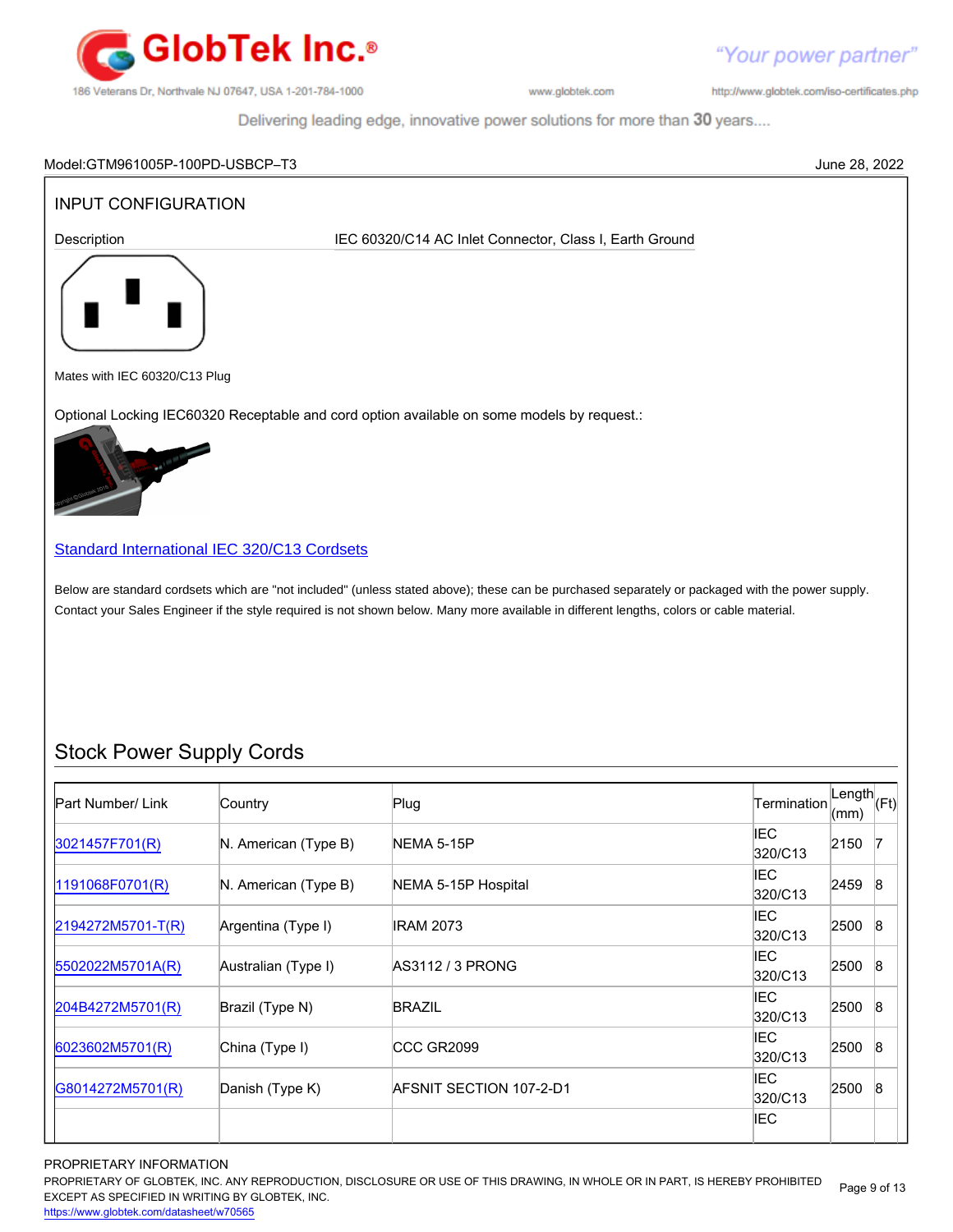

http://www.globtek.com/iso-certificates.php

"Your power partner"

| Model:GTM961005P-100PD-USBCP-T3                                             |                                                   |                                                                                                  |                       | June 28, 2022 |                 |
|-----------------------------------------------------------------------------|---------------------------------------------------|--------------------------------------------------------------------------------------------------|-----------------------|---------------|-----------------|
| 23144272M5701-T(R)                                                          | Europe (Type E)                                   | <b>CEE 7/7</b>                                                                                   | 320/C13               | 2500          | 8               |
| 23134272M5701EUKR(R)                                                        | Europe/Korea Combo<br>(Type E)                    | CEE 7/7 / KSC8305                                                                                | IEC<br>320/C13        | 2500          | $\mathsf{B}$    |
| 205IN4272M5701(R)                                                           | India (Type D)                                    | India IS 1293 (also known as IA16A3 or BS546)                                                    | <b>IEC</b><br>320/C13 | 2500          | 8               |
| 208IN4272M5701(R)                                                           | India (Type M)                                    | India IS 1293 (also known as IA16A3 or BS546)                                                    | IEC320/C132500        |               | $\mathsf{8}$    |
| 377C4272M5701(R)                                                            | Israel (Type H)                                   | <b>ISL 377C</b>                                                                                  | <b>IEC</b><br>320/C13 | 2500          | $\mathsf{B}$    |
| 23024272M5701(R)                                                            | Italy (Type L)                                    | CEI 23-16/VII                                                                                    | <b>IEC</b><br>320/C13 | 2500          | 8               |
| 3003339F701(R)<br>[3x1.25mm2]<br>3003068F2701-HK(R)<br>$[3 \times 2.0$ mm2] | Japan (Type B)                                    | JIS 8303 / 3 PINS                                                                                | <b>IEC</b><br>320/C13 | 2500          | $\mathbf{8}$    |
| 302J115J6F0701J(R)                                                          | North America / Japan<br>(Type B - 12A)           | NEMA 5-15P (cULus approved), Japan JIS C 8303 (PSE IEC<br>Approved)                              | 320/C13               | 1830          | $\sqrt{6}$      |
| 302J104J6F0701J(R)                                                          | North America / Japan<br>$(Type B - 15A)$         | NEMA 5-15P (cULus approved), Japan JIS C 8303 (PSE IEC<br>Approved)                              | 320/C13               | 1830          | $6\overline{6}$ |
| 302JT104J9F0701JT(R)                                                        | North America / Japan /<br>Taiwan (Type B - 15A)  | NEMA 5-15P (cULus approved), Japan JIS C 8303 (PSE<br>Approved), Taiwan CNS 6797 (BSMI Approved) | <b>IEC</b><br>320/C13 | 2800          | $\overline{9}$  |
| 2313K3432M5701(R)                                                           | Korea (Type F)                                    | KS C 8305                                                                                        | <b>IEC</b><br>320/C13 | 2500          | $\vert 8$       |
| 5804272M5701(R)                                                             | Russia (Type F)                                   | <b>GOST 7396</b>                                                                                 | <b>IEC</b><br>320/C13 | 2500          | $\vert 8$       |
| 2084272M5701(R)                                                             | South Africa (Type M)                             | South Africa SABS164-1 (16A type)                                                                | IEC<br>320/C13        | 2500          | $\mathbf{8}$    |
| 23214272M5701(R)                                                            | Switzerland (Type J)                              | <b>SEV 1011</b>                                                                                  | IEC<br>320/C13        | 2500          | $\vert 8$       |
| 3003322M5701(R)                                                             | Taiwan (Type B)                                   | <b>BSMI</b>                                                                                      | IEC<br>320/C13        | 2500          | $\vert 8$       |
| 6363762M5701(R)                                                             | Thailand (Type O)                                 | TIS 166-2549                                                                                     | <b>IEC</b><br>320/C13 | 2500          | $\mathsf{8}$    |
| PZ0800100-2M5BK13H(R                                                        | UK, Hong Kong, Singapore,<br>Gulf States (Type G) | <b>BS 1363A</b>                                                                                  | <b>IEC</b><br>320/C13 | 2500          | $\mathsf{8}$    |
| 7055002M5701A(R)                                                            | International                                     | IEC 320 C14-C13                                                                                  | <b>IEC</b><br>320/C13 | 2500          | $\mathsf{8}$    |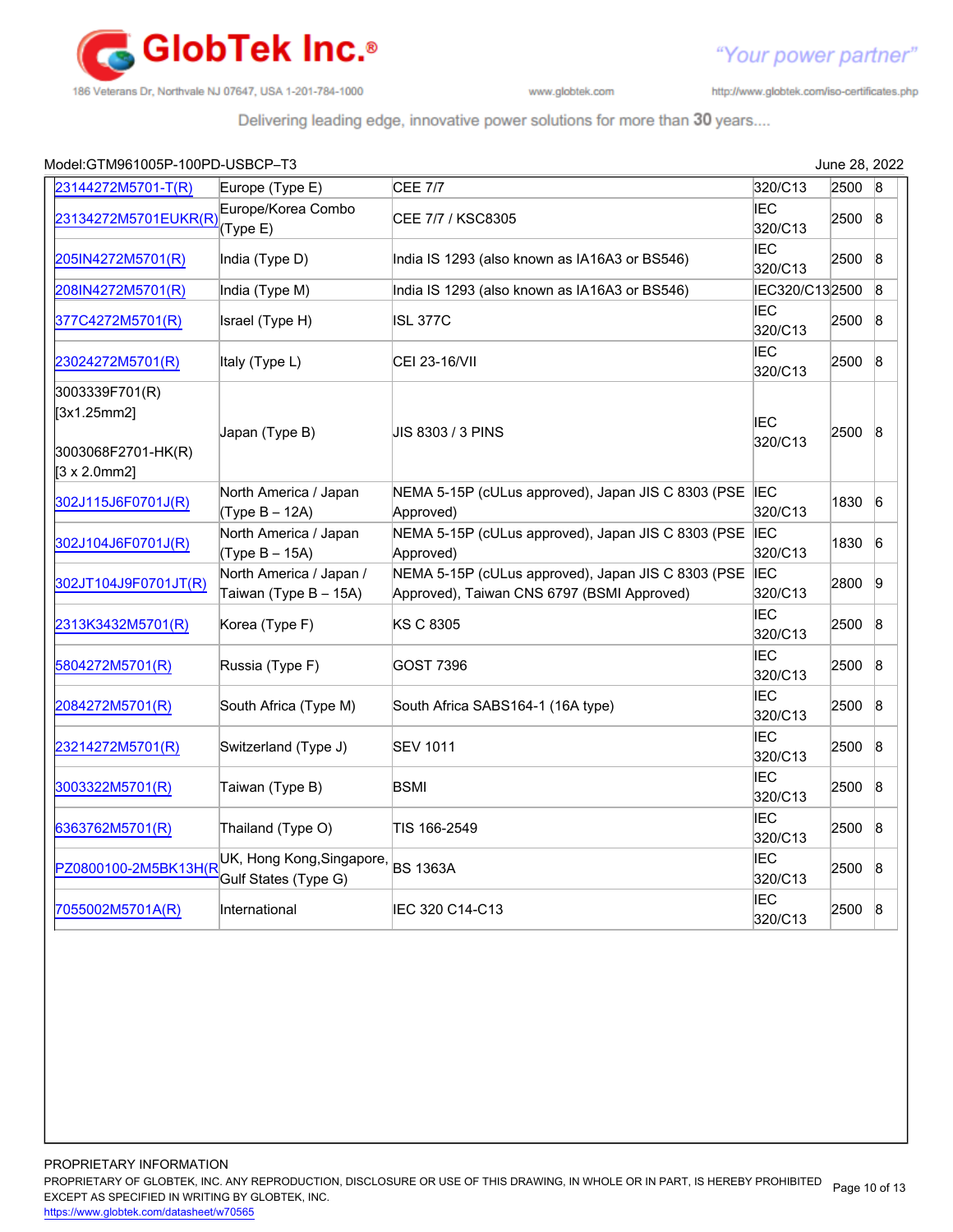

http://www.globtek.com/iso-certificates.php

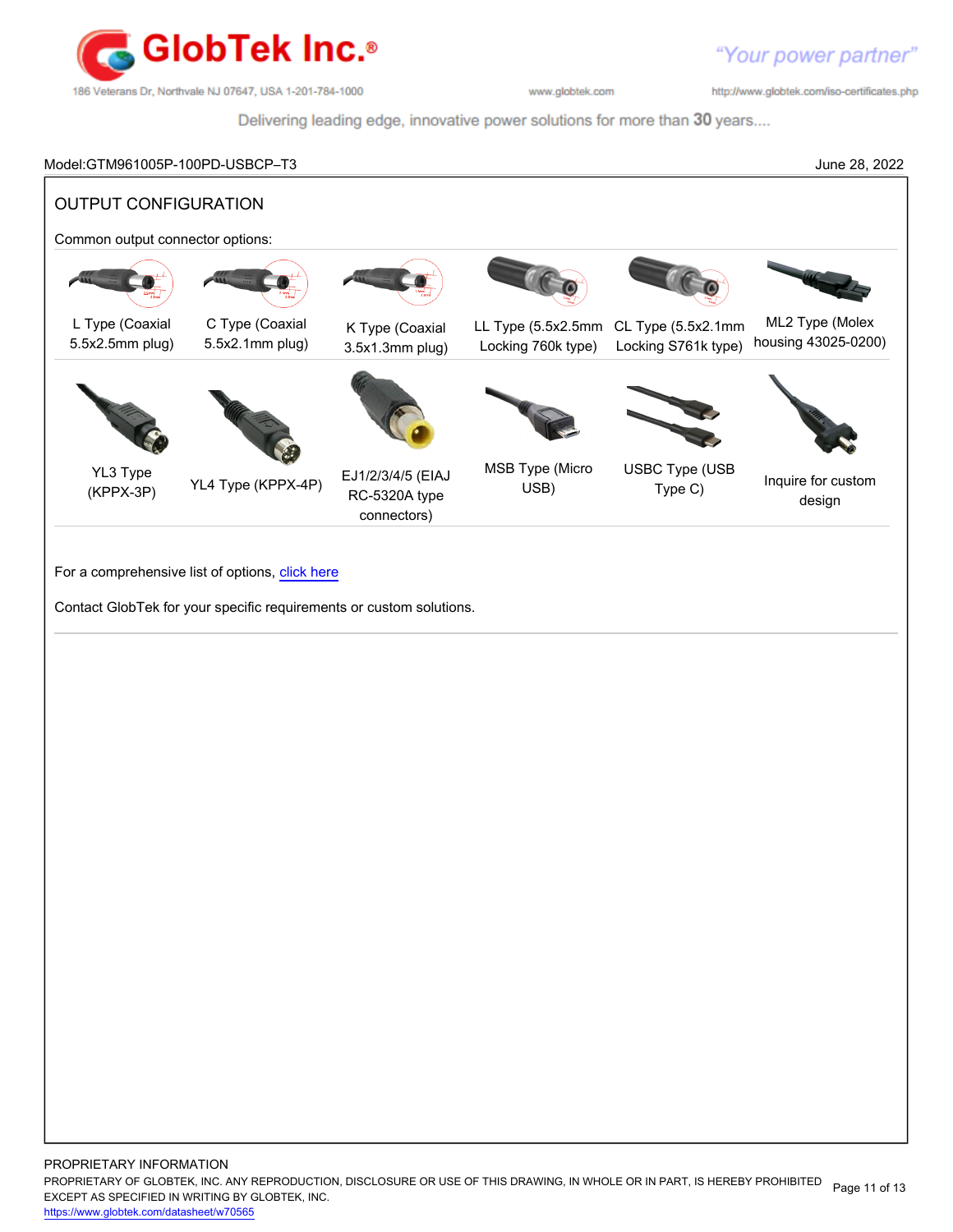

http://www.globtek.com/iso-certificates.php

"Your power partner"

Delivering leading edge, innovative power solutions for more than 30 years....

### Model:GTM961005P-100PD-USBCP–T3 June 28, 2022

Approvals Logo **Description** CE CE Certification CHINA SJ/T 11364-2014, China RoHS Chart:<http://en.globtek.com/globtek-rohs.php> 30 Declaration ДС № ЕАЭС N RU Д-US.КА01.В.10453\_19 Custom Union of Russia, Belarus and Kazakhstan <http://www.globtek.com/redirect/?loc=gost-certificate-eac-declaration> JAPAN TUV R-PSE, Cert. No. JD 50469658, to J62368-1(H30) , J55032(H29),J3000(H25)[15V or less]. Please reference the following website for guidelines on PSE regulations: GlobTek, Inc. <http://en.globtek.com/importing-ite-and-medical-power-supplies-ac-adaptors-to-japan/> Efficiency: complies to section 301 of Energy Independence and Security Act (EISA) EFFICIENCY LEVEL  $(VI)$ complies with Energy Star tier 2 (North America), ECP tier 2 (China), MEPS tier 2 (Australia), Code of Conduct (Europe) Morocco SDoC declaration <http://www.globtek.info/certs/Morocco%20SDoC%20Declaration/> RoHS Specifications of directive 2011/65/EU Annex VI (ROHS-2) with amendment 2015/863-EU (ROHS-3)<http://www.ce-mark.com/Rohs%20final.pdf> ŪΚ UKCA Certification Ukraine UKRSepro (Document: [www.globtek.com/html/iso\\_certificates/GT\\_Ukraine.pdf](https://www.globtek.com/html/iso_certificates/GT_Ukraine.pdf))  $10276$ 

PROPRIETARY INFORMATION

PROPRIETARY OF GLOBTEK, INC. ANY REPRODUCTION, DISCLOSURE OR USE OF THIS DRAWING, IN WHOLE OR IN PART, IS HEREBY PROHIBITED Page 12 of 13<br>EXALER 10 OREGIEIER WILKENIG BY OLOREEK WO EXCEPT AS SPECIFIED IN WRITING BY GLOBTEK, INC.

<https://www.globtek.com/datasheet/w70565>